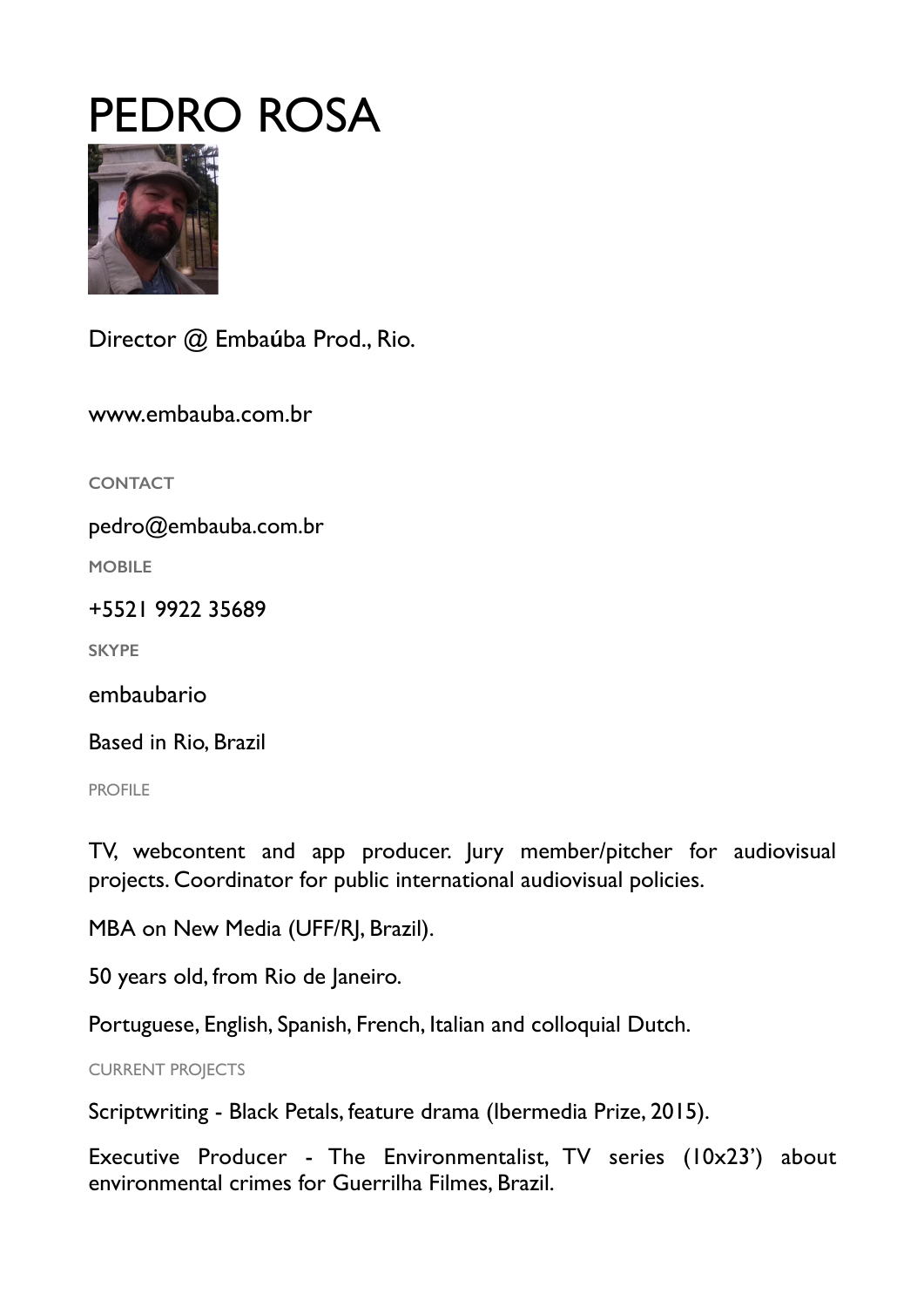## **EXPERIENCE**

**LOCAL PRODUCER/RESEARCHER FOR: ABC NEWS/ESPN** (BRAZIL 2014 FIFA WORLDCUP; RIO 2016 OLYMPICS); **BBC** (DAVID BECKHAM IN BRAZIL 2014; SUPERSIZED EARTH 2012; AROUND THE WORLD IN 80 GARDENS: THE GARDENS OF BURLE-MARX 2007); **TV5 CANADA**  (WATERFRONT CITIES, 2014); **DISCOVERY CHANNEL UK**  (WHEELER DEALERS, 2013); **TVN CHILE** (NEWS, SPECIAL SPECIAL RESEARCH REPORTS, ENTERTAINMENT PROGRAMMES FOR 13 YEARS; LAST 2013: LA RUTA DE AMAZONÍA), **CNN EN ESPAÑOL**  (2002 BRAZILIAN PRESIDENTIAL ELECTIONS AND OTHERS); **AL JAZEERA** AND **ZDF** (WORLD FOOTBALL CUP 2006 SPECIAL: FRIEDENREICH).

**PRODUCER:** Levante! (Uprising!), a 52' doc about social uprising around the world seen from a technological point of view; directed by Susanna Lira and Barney Lankester-Owens, for Canal Futura (Brazil), 2015. Check at https://youtu.be/3o\_h3aS1Mxk.

**APP** 

Levante-se! (RiseUp!), a mobile app for mapping social mob experiences, for iOS. Check at https://itunes.apple.com/br/app/levante-se!/ id1013007917?mt=8**.** 

**WEBCONTENT** 

Website zeliasalgado.art.br and homonymous exhibition  $\omega$  the Museum of Fine Arts, Rio, Oct. 9 - Dec. 8, 2013, about sculptor and painter Zélia Salgado (1904-2009).

**OTHER ACTIVITIES (AUDIOVISUAL)** 

Teacher at the International Cinema Academy (AIC, Rio), Summer 2016 (Project Development and Pitching); Member of jury board of Petrobras' 2012-13 film project selection (653 projects); Jury board and pitcher for TV series projects at CORFO (National Fostering Corp.), Chile, 2009: 150 projects, 50 pitching sessions, 29 selected series; Project series selecting committee and shortfilms acquisitions at TV Brasil 2010; Jury member and pitcher for 76 projects - script development, short and animation films,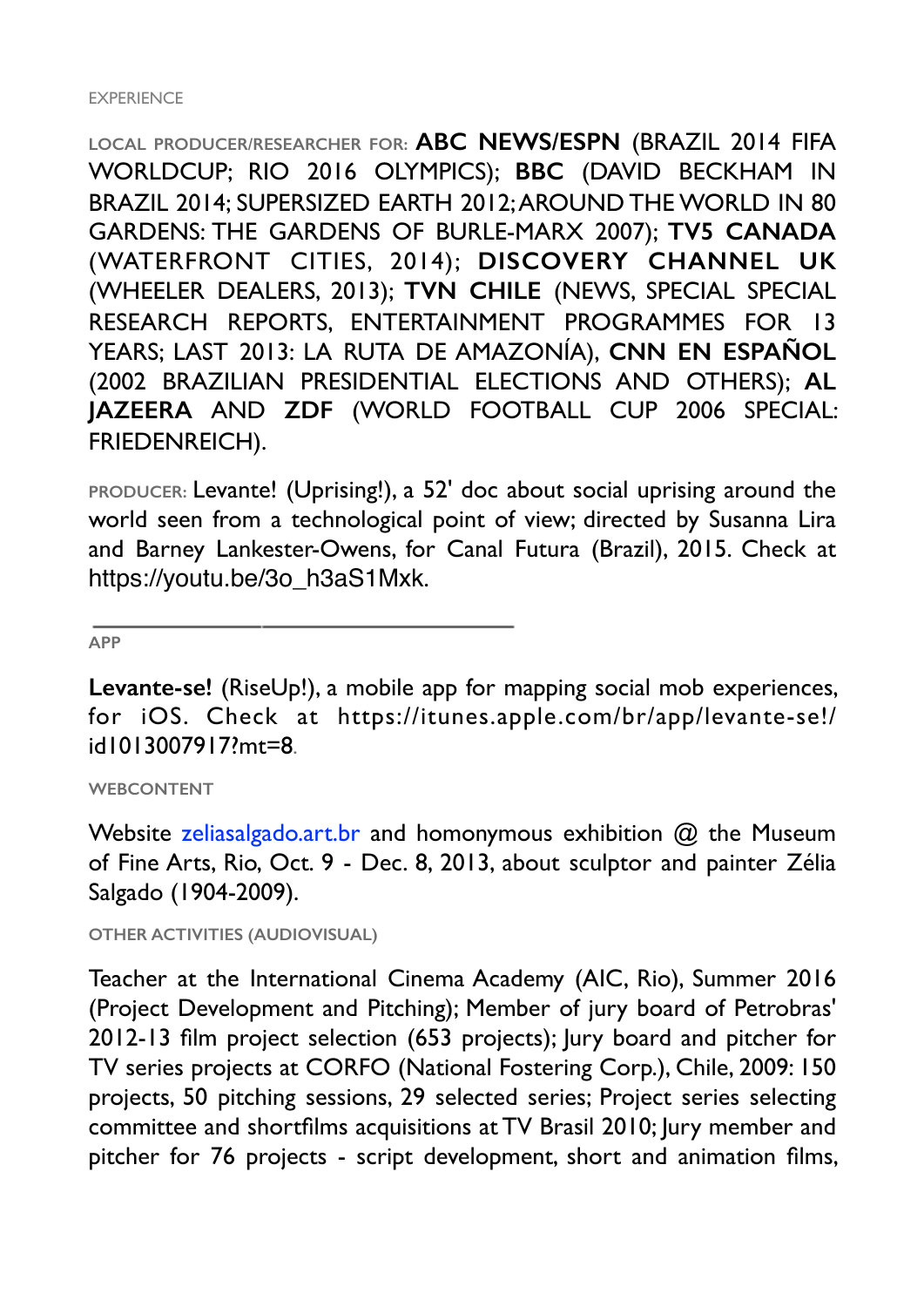festivals and community videos for the National Film Council (CNCE), Equator, 2010.

Jury at short film festivals (Río de Janeiro: Curta Cinema, Universitário, FestRio).

**INTERNATIONAL COOPERATION COORDINATOR, TV BRASIL, RIO (2010-12).** 

RioContentMarket 2011/12/13: executive coordination of TV Brasil's participation.

**GENERAL COORDINATOR OF FOREIGN AUDIOVISUAL ACTIVITIES, MINISTRY OF CULTURE, BRASÍLIA, BRAZIL (2007-10)** 

Coordination of Brazilian international policies at the Audiovisual Secretariat, mainly focused on the Mercosul and Latin America. Main projects: Mercosul Audiovisual Program, in co- operation with the European Union; documentary series DOCTV Latin America and DOCTV CPLP (Portuguese-speaking countries); selection of Brazilian producers for international labs (Morelia Lab, DocBsAs...); bilateral agreements and co-operation with Angola, Equator, Colombia, Iran, Mozambique; Canada (NFB) among others; vicepresident of the Interministerial Studies'group for a National Film Commission; representing Brazil at several film festivals (Cannes, MIPCOM, Guadalajara...).

**ASSISTANT TO THE PRESIDENT DIRECTOR, NATIONAL FILM AGENCY (ANCINE), RIO, 2005-7.** 

Analysis of Brazilian feature films for public sponsoring; audiovisual database studies; general analysis for international co-production agreements; federal incentives and national tax rebate instruments.

**INDEPENDENT TV AND FILM:** 

*Under Pedro Rosa Productions:* 

Rever (DOCTV 1, 2004, 55', video), by João Vargas; Francamente (Frankly) (fic, 35mm, 14', 2004), by Duda Gorter; Sexualidades (Sexualities) (doc, 30', 35mm, 2003), by Malu de Martino.

*Executive Producer:*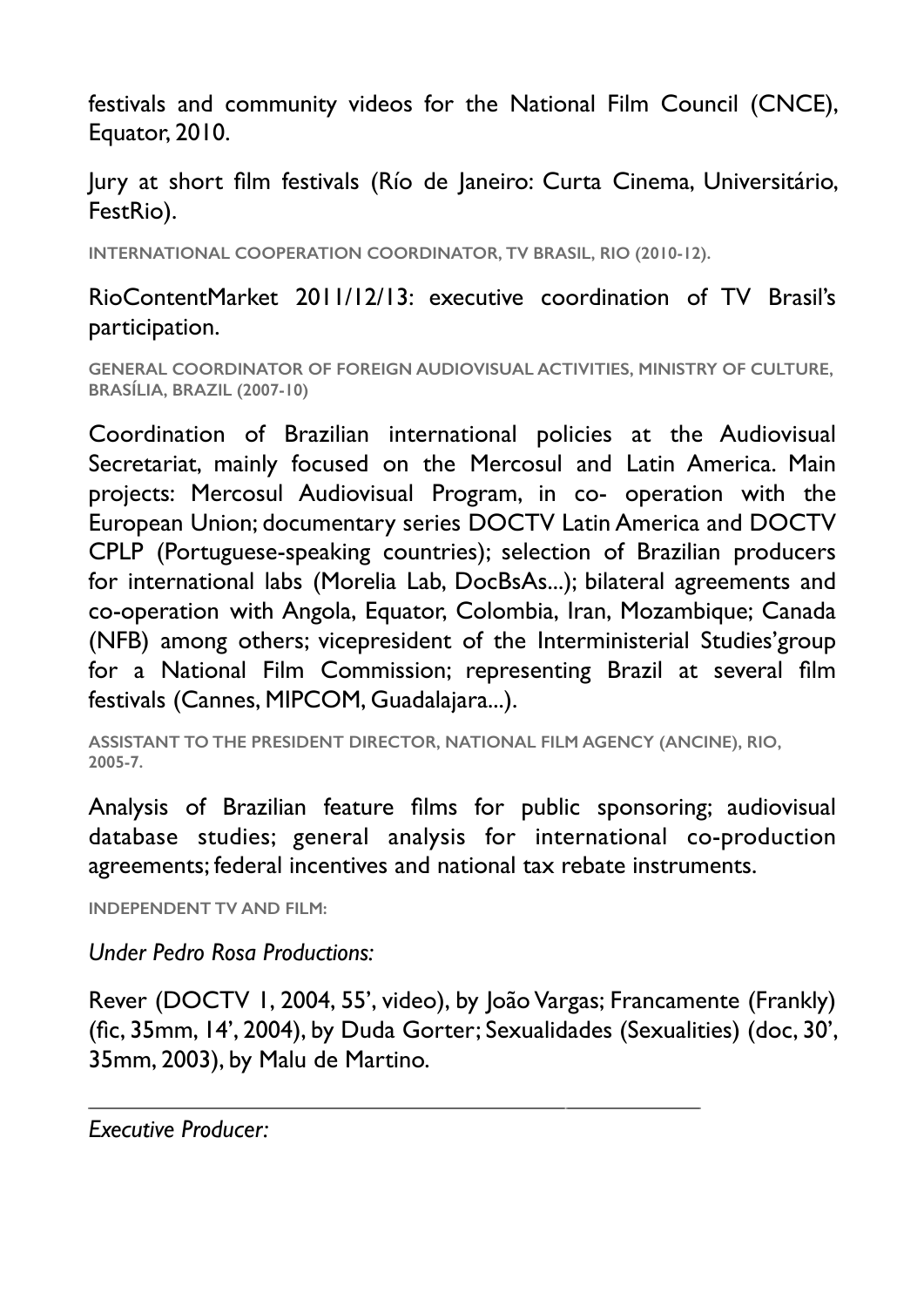Incurables, by Gustavo Acioli (fic, 35mm, 85', 2005), with Fernando Eiras (Best Actor at Brasília 2005) and Dira Paes. Produced by Lavoro Produções.

**DIRECTOR** 

The Cannon's Eye (doc, HD, 71', 2005, by Pedro Rosa Productions).

**SCREENWRITER** 

Ismael&Adalgisa (docudrama, 35mm, 34', 2001).

Memories of Destruction (doc, video, 45', 2002), dir. Bruno Grieco, for the Rio de Janeiro City's Archives.

**OTHER ACTIVITIES** 

Abstract Aspirations, art exhibition for sculptor and painter Zélia Salgado (1904-2009), curator and organiser. CEMIN Gallery, Rio de Janeiro, 1998. Includes a 7' videobiography.

Electoral Officer at the UN (UNV), ONUMOZ mission, Mozambique 1994-5.

Journalist and Reporter (Editora del Tercer Mundo, O Globo, New Ground (South Africa) and Tribuna da Imprensa.

Press Officer (Viva Rio NGO in 1995-6, Rio+5 and Book Biennal (2001) - Rio).

ONGs Assessor (Global Forum '92: Intertribal Committe and The Earth Parliament, with north-american anthropologist Darrel Posey).

## Education

Journalism, PUC/Rio, 1988. Photography, School voor Fotografie,The Hague,The Netherlands, 1986.

Film, at the Amsterdam Filmhouse and Leiden University (The Netherlands, 1985-6) and UnB (Brasília, Brazil, 1983-5).